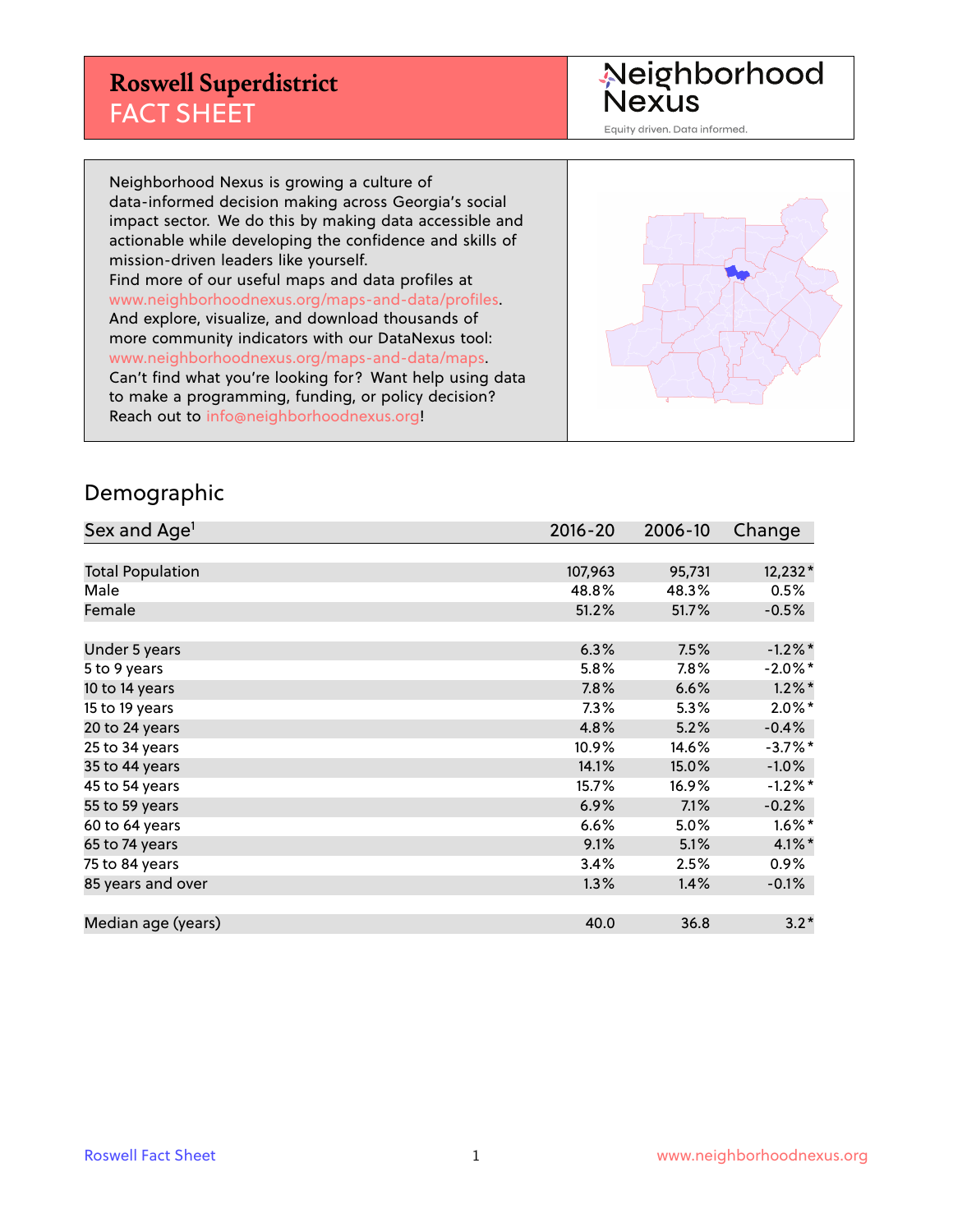# Demographic, continued...

| Race <sup>2</sup>                                            | $2016 - 20$  | 2006-10      | Change            |
|--------------------------------------------------------------|--------------|--------------|-------------------|
| <b>Total population</b>                                      | 107,963      | 95,731       | $12,232*$         |
| One race                                                     | 94.0%        | 98.3%        | $-4.3\%$ *        |
| White                                                        | 70.4%        | 77.6%        | $-7.2%$ *         |
| <b>Black or African American</b>                             | 13.5%        | 11.1%        | $2.4\%$ *         |
| American Indian and Alaska Native                            | 0.3%         | 0.0%         | 0.3%              |
| Asian                                                        | 6.1%         | 5.1%         | 0.9%              |
| Native Hawaiian and Other Pacific Islander                   | 0.0%         | 0.0%         | $-0.0%$           |
| Some other race                                              | 3.6%         | 4.4%         | $-0.7%$           |
| Two or more races                                            | 6.0%         | 1.7%         | 4.3%*             |
| Race alone or in combination with other race(s) <sup>3</sup> | $2016 - 20$  | 2006-10      | Change            |
|                                                              |              |              |                   |
| Total population                                             | 107,963      | 95,731       | $12,232*$         |
| White                                                        | 76.1%        | 79.0%        | $-2.9%$ *         |
| <b>Black or African American</b>                             | 15.4%        | 11.9%        | $3.5\%$ *         |
| American Indian and Alaska Native                            | 0.5%         | 0.4%         | 0.1%              |
| Asian                                                        | 7.9%         | 5.8%         | $2.2\%$ *         |
| Native Hawaiian and Other Pacific Islander                   | 0.1%         | 0.0%         | 0.1%              |
| Some other race                                              | 6.4%         | 4.8%         | 1.6%              |
| Hispanic or Latino and Race <sup>4</sup>                     | $2016 - 20$  | 2006-10      | Change            |
| Total population                                             | 107,963      | 95,731       | 12,232*           |
| Hispanic or Latino (of any race)                             | 14.7%        | 13.8%        | 1.0%              |
| Not Hispanic or Latino                                       | 85.3%        | 86.2%        | $-1.0\%$ *        |
| White alone                                                  | 60.8%        | 68.5%        | $-7.8\%$ *        |
| <b>Black or African American alone</b>                       | 13.1%        | 10.8%        | $2.3\%$ *         |
| American Indian and Alaska Native alone                      | 0.2%         | 0.0%         | 0.2%              |
| Asian alone                                                  | 6.1%         | 5.1%         | 0.9%              |
|                                                              |              |              |                   |
| Native Hawaiian and Other Pacific Islander alone             | 0.0%         | 0.0%         | $-0.0%$           |
| Some other race alone<br>Two or more races                   | 0.8%<br>4.4% | 0.2%<br>1.5% | 0.5%<br>$2.8\%$ * |
|                                                              |              |              |                   |
| U.S. Citizenship Status <sup>5</sup>                         | $2016 - 20$  | 2006-10      | Change            |
| Foreign-born population                                      | 22,702       | 18,941       | $3,761*$          |
| Naturalized U.S. citizen                                     | 49.3%        | 35.6%        | 13.7%*            |
| Not a U.S. citizen                                           | 50.7%        | 64.4%        | $-13.7\%$ *       |
|                                                              |              |              |                   |
| Citizen, Voting Age Population <sup>6</sup>                  | $2016 - 20$  | 2006-10      | Change            |
| Citizen, 18 and over population                              | 70,591       | 60,630       | 9,961*            |
| Male                                                         | 47.5%        | 46.6%        | 0.8%              |
| Female                                                       | 52.5%        | 53.4%        | $-0.8%$           |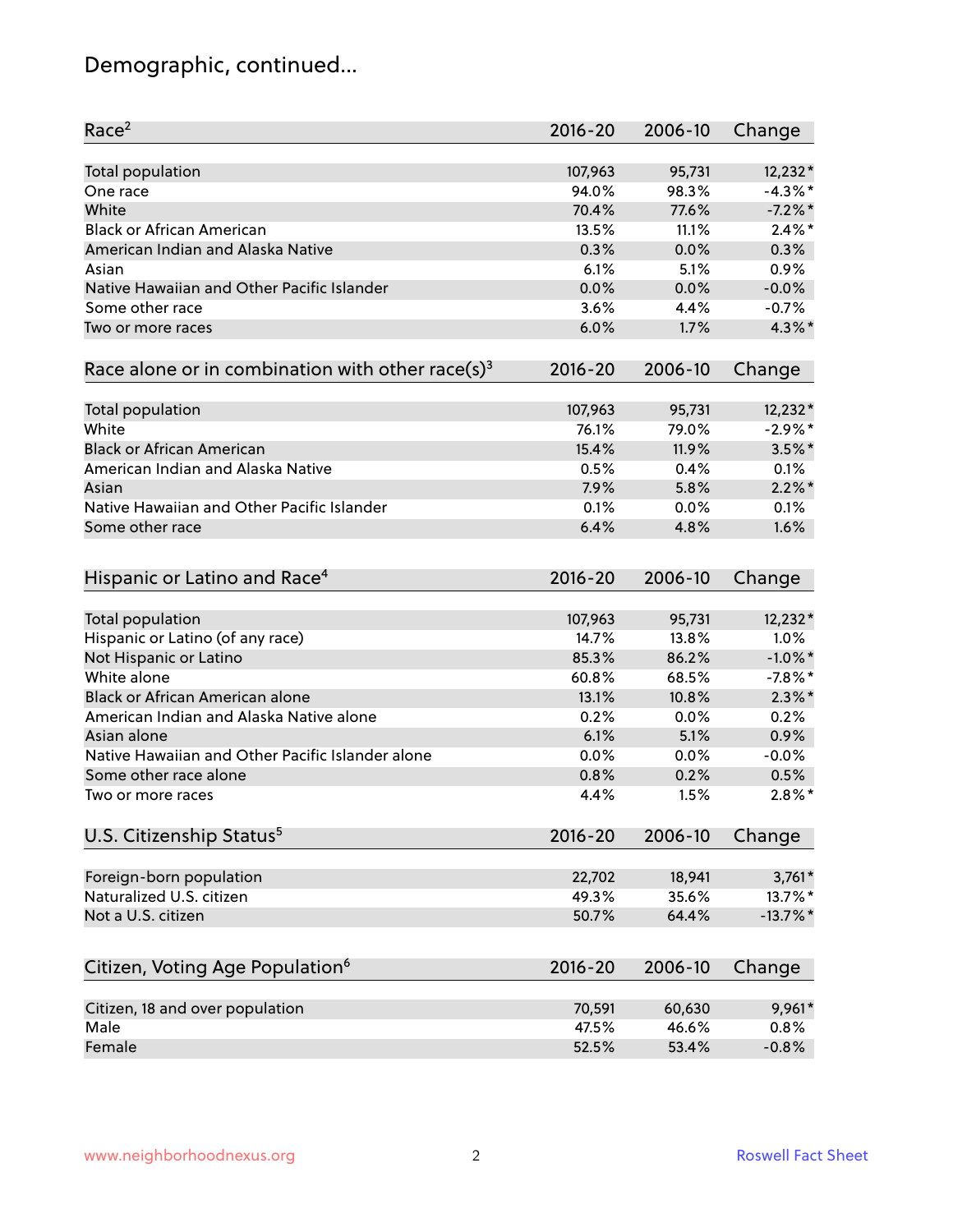#### Economic

| Income <sup>7</sup>                                 | $2016 - 20$ | 2006-10 | Change     |
|-----------------------------------------------------|-------------|---------|------------|
|                                                     |             |         |            |
| All households                                      | 40,194      | 36,640  | $3,554*$   |
| Less than \$10,000                                  | 2.0%        | 3.2%    | $-1.1\%$ * |
| \$10,000 to \$14,999                                | 1.6%        | 2.4%    | $-0.8%$    |
| \$15,000 to \$24,999                                | 5.2%        | 6.1%    | $-0.9%$    |
| \$25,000 to \$34,999                                | 5.8%        | 8.0%    | $-2.2%$ *  |
| \$35,000 to \$49,999                                | 9.1%        | 11.9%   | $-2.8\%$ * |
| \$50,000 to \$74,999                                | 13.1%       | 16.1%   | $-3.0\%$ * |
| \$75,000 to \$99,999                                | 11.1%       | 12.2%   | $-1.1%$    |
| \$100,000 to \$149,999                              | 19.7%       | 18.2%   | 1.5%       |
| \$150,000 to \$199,999                              | 11.7%       | 10.3%   | 1.4%       |
| \$200,000 or more                                   | 20.7%       | 11.7%   | $9.0\%$ *  |
| Median household income (dollars)                   | 104,779     | 79,898  | 24,881*    |
| Mean household income (dollars)                     | 141,041     | 108,741 | 32,300*    |
| With earnings                                       | 85.0%       | 88.8%   | $-3.8\%$ * |
| Mean earnings (dollars)                             | 140,970     | 106,804 | 34,165*    |
| <b>With Social Security</b>                         | 24.0%       | 17.5%   | $6.5%$ *   |
| Mean Social Security income (dollars)               | 24,186      | 17,588  | $6,598*$   |
| With retirement income                              | 20.4%       | 11.8%   | $8.6\%$ *  |
| Mean retirement income (dollars)                    | 36,265      | 28,066  | $8,199*$   |
| With Supplemental Security Income                   | 1.8%        | $1.3\%$ | 0.5%       |
| Mean Supplemental Security Income (dollars)         | 4,415       | 8,458   | $-4,043$   |
| With cash public assistance income                  | 1.3%        | 0.5%    | 0.7%       |
| Mean cash public assistance income (dollars)        | $\mathbf 0$ | 1,390   | $-1,390$   |
| With Food Stamp/SNAP benefits in the past 12 months | 4.8%        | 2.3%    | $2.5%$ *   |
|                                                     |             |         |            |
| Families                                            | 28,104      | 25,038  | 3,066*     |
| Less than \$10,000                                  | 1.4%        | 1.7%    | $-0.3%$    |
| \$10,000 to \$14,999                                | 1.0%        | 1.0%    | 0.0%       |
| \$15,000 to \$24,999                                | 3.0%        | 4.0%    | $-1.0%$    |
| \$25,000 to \$34,999                                | 4.4%        | 6.0%    | $-1.6%$    |
| \$35,000 to \$49,999                                | 7.6%        | 9.4%    | $-1.8%$    |
| \$50,000 to \$74,999                                | 11.8%       | 13.9%   | $-2.1%$    |
| \$75,000 to \$99,999                                | 9.2%        | 12.8%   | $-3.6\%$ * |
| \$100,000 to \$149,999                              | 22.2%       | 21.8%   | 0.4%       |
| \$150,000 to \$199,999                              | 13.0%       | 13.7%   | $-0.7%$    |
| \$200,000 or more                                   | 26.3%       | 15.5%   | 10.8%*     |
| Median family income (dollars)                      | 123,803     | 102,184 | 21,620*    |
| Mean family income (dollars)                        | 161,411     | 128,349 | 33,062*    |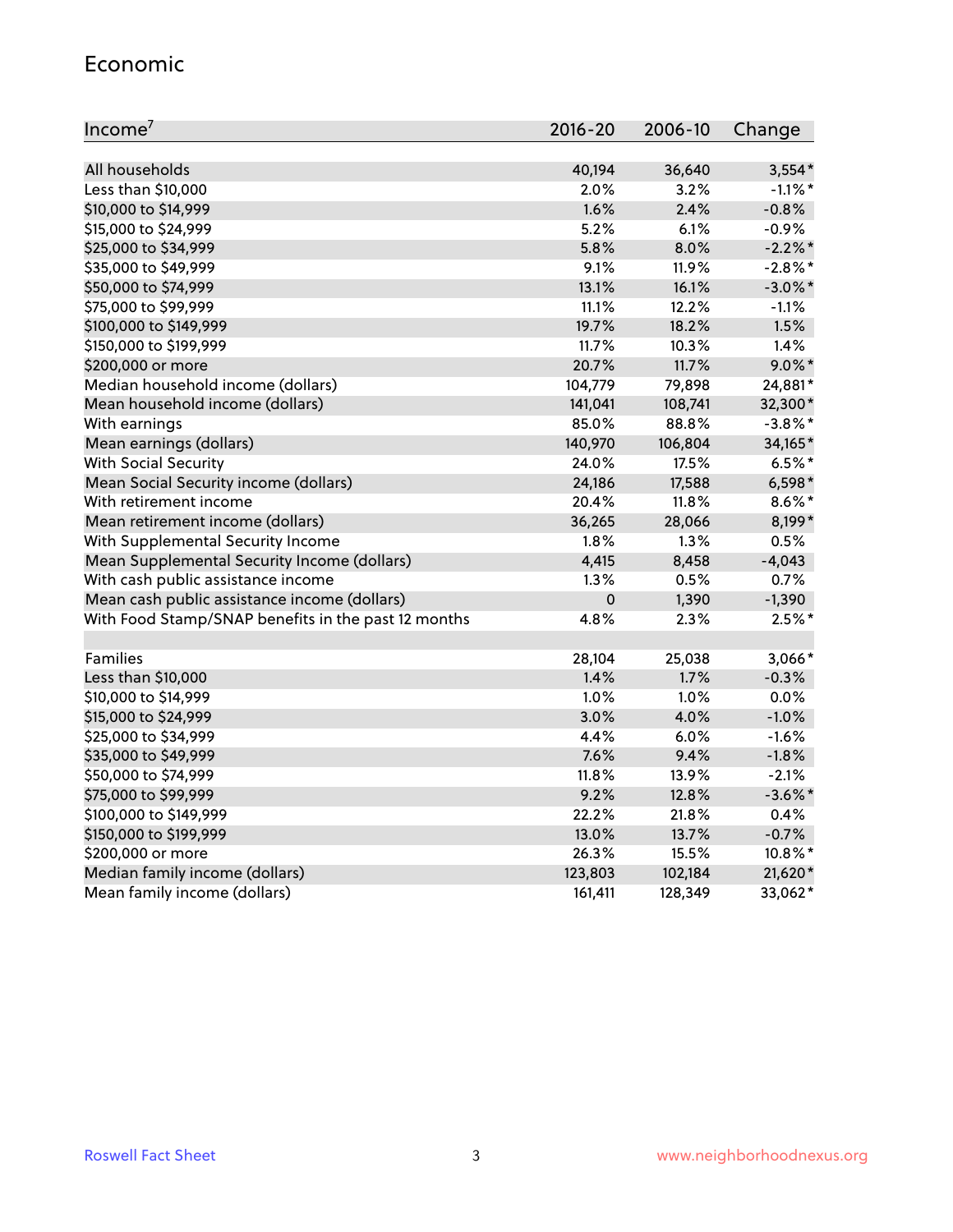#### Economic, continued...

| Income, continued <sup>8</sup>                                        | $2016 - 20$ | 2006-10 | Change  |
|-----------------------------------------------------------------------|-------------|---------|---------|
|                                                                       |             |         |         |
| Nonfamily households                                                  | 12,090      | 11,602  | 488     |
| Median nonfamily income (dollars)                                     | 63,770      | 45,272  | 18,498* |
| Mean nonfamily income (dollars)                                       | 88,135      | 63,904  | 24,231* |
| Median earnings for workers (dollars)                                 | 50,267      | 41,577  | 8,691*  |
| Median earnings for male full-time, year-round workers                | 83,171      | 66,623  | 16,548* |
| (dollars)                                                             |             |         |         |
| Median earnings for female full-time, year-round workers<br>(dollars) | 59,769      | 46,477  | 13,293* |
| Per capita income (dollars)                                           | 53,374      | 42,534  | 10,840* |
|                                                                       |             |         |         |
| Families and People Below Poverty Level <sup>9</sup>                  | $2016 - 20$ | 2006-10 | Change  |
|                                                                       |             |         |         |
| <b>All families</b>                                                   | 4.2%        | 4.0%    | 0.1%    |
| With related children under 18 years                                  | 5.3%        | 5.3%    | $-0.0%$ |
| With related children under 5 years only                              | 2.1%        | 5.5%    | $-3.4%$ |
| Married couple families                                               | 2.4%        | 2.9%    | $-0.5%$ |
| With related children under 18 years                                  | 2.8%        | 3.3%    | $-0.5%$ |
| With related children under 5 years only                              | 1.4%        | 4.4%    | $-3.0%$ |
| Families with female householder, no husband present                  | 9.6%        | 8.7%    | 1.0%    |
| With related children under 18 years                                  | 13.4%       | 12.3%   | 1.1%    |
| With related children under 5 years only                              | 6.4%        | 12.5%   | $-6.1%$ |
| All people                                                            | 6.4%        | 6.5%    | $-0.1%$ |
| Under 18 years                                                        | 7.6%        | 7.8%    | $-0.2%$ |
| Related children under 18 years                                       | 7.2%        | 7.3%    | $-0.1%$ |
| Related children under 5 years                                        | 6.1%        | 10.5%   | $-4.4%$ |
| Related children 5 to 17 years                                        | 7.6%        | 6.0%    | 1.6%    |
| 18 years and over                                                     | 6.0%        | 6.0%    | $-0.1%$ |
| 18 to 64 years                                                        | 6.4%        | 6.0%    | 0.4%    |
| 65 years and over                                                     | 4.0%        | 6.4%    | $-2.4%$ |
|                                                                       |             |         | 0.4%    |
| People in families                                                    | 5.0%        | 4.5%    |         |
| Unrelated individuals 15 years and over                               | 13.5%       | 16.1%   | $-2.6%$ |
| Non-Hispanic white people                                             | 4.1%        | 3.8%    | 0.4%    |
| Black or African-American people                                      | 6.4%        | 8.4%    | $-1.9%$ |
| Asian people                                                          | 3.0%        | 2.5%    | 0.5%    |
|                                                                       | 16.0%       |         | $-3.8%$ |
| Hispanic or Latino people                                             |             | 19.8%   |         |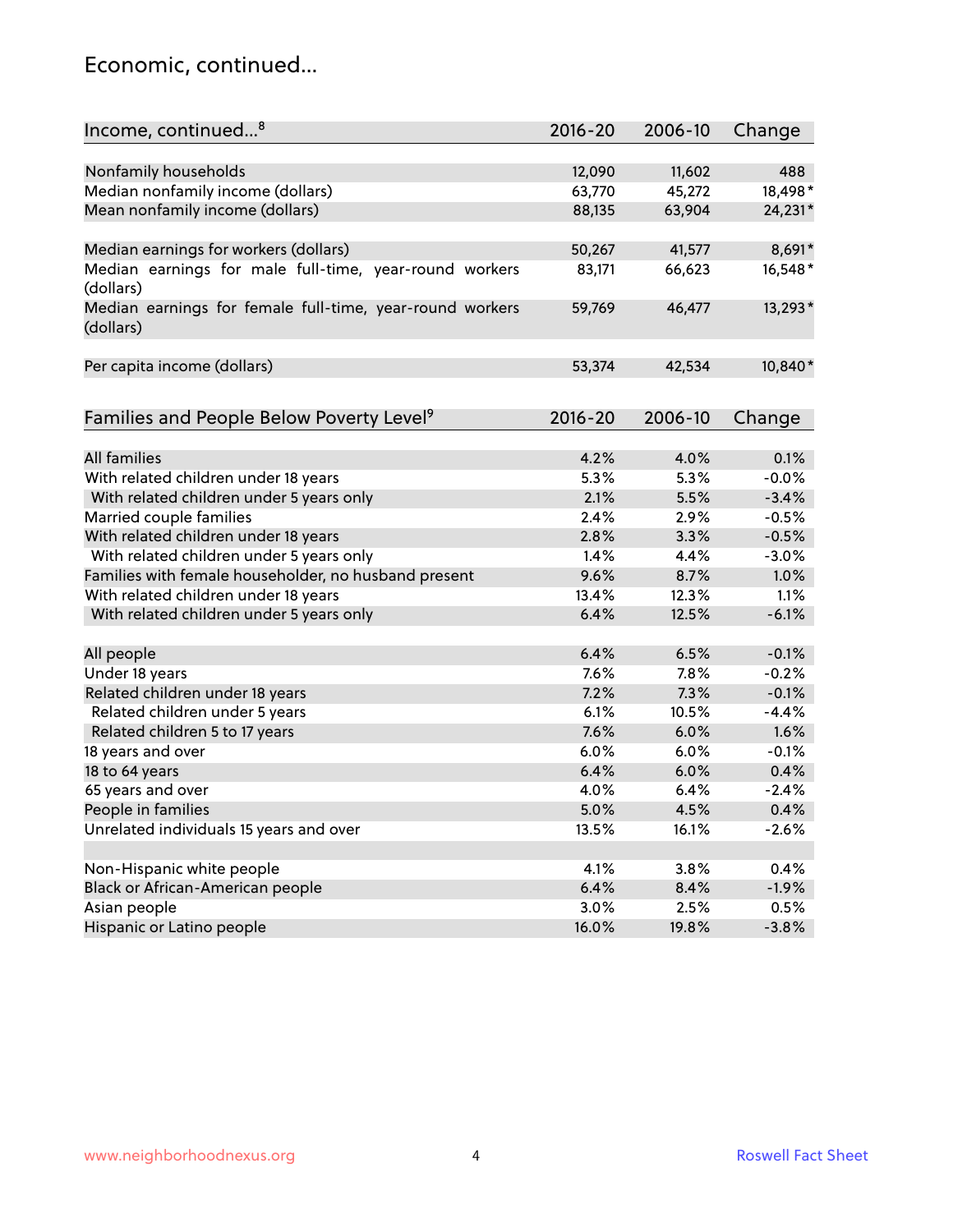## Employment

| Employment Status <sup>10</sup>                                                               | $2016 - 20$ | 2006-10 | Change     |
|-----------------------------------------------------------------------------------------------|-------------|---------|------------|
|                                                                                               |             |         |            |
| Population 16 years and over                                                                  | 84,146      | 73,447  | 10,699*    |
| In labor force                                                                                | 69.5%       | 73.0%   | $-3.5%$ *  |
| Civilian labor force                                                                          | 69.4%       | 72.9%   | $-3.5%$ *  |
| Employed                                                                                      | 66.3%       | 69.1%   | $-2.8%$    |
| Unemployed                                                                                    | 3.0%        | 3.8%    | $-0.8%$    |
| <b>Armed Forces</b>                                                                           | 0.1%        | 0.0%    | $0.0\%$    |
| Not in labor force                                                                            | 30.5%       | 27.0%   | $3.5\%$ *  |
| Civilian labor force                                                                          | 58,370      | 53,553  | 4,817*     |
| <b>Unemployment Rate</b>                                                                      | 4.4%        | 5.2%    | $-0.8%$    |
|                                                                                               |             |         |            |
| Females 16 years and over                                                                     | 42,865      | 38,210  | 4,655*     |
| In labor force                                                                                | 60.8%       | 64.1%   | $-3.3%$    |
| Civilian labor force                                                                          | 60.8%       | 64.1%   | $-3.3%$    |
| Employed                                                                                      | 57.1%       | 61.1%   | $-4.0%$    |
| Own children of the householder under 6 years                                                 | 7,395       | 8,559   | $-1,164*$  |
|                                                                                               | 66.2%       | 62.0%   | 4.2%       |
| All parents in family in labor force                                                          |             |         |            |
| Own children of the householder 6 to 17 years                                                 | 18,631      | 15,529  | $3,102*$   |
| All parents in family in labor force                                                          | 70.8%       | 70.1%   | 0.7%       |
|                                                                                               |             |         |            |
| Industry <sup>11</sup>                                                                        | $2016 - 20$ | 2006-10 | Change     |
|                                                                                               |             |         |            |
| Civilian employed population 16 years and over                                                | 55,828      | 50,775  | $5,053*$   |
| Agriculture, forestry, fishing and hunting, and mining                                        | 0.3%        | 0.3%    | $-0.0%$    |
| Construction                                                                                  | 7.0%        | 6.5%    | 0.5%       |
| Manufacturing                                                                                 | 5.9%        | 7.9%    | $-2.1\%$ * |
| Wholesale trade                                                                               | 3.6%        | 4.6%    | $-1.0%$    |
| Retail trade                                                                                  | 8.8%        | 12.6%   | $-3.8\%$ * |
| Transportation and warehousing, and utilities                                                 | 3.9%        | 2.9%    | 1.0%       |
| Information                                                                                   | 4.2%        | 5.8%    | $-1.6%$ *  |
| Finance and insurance, and real estate and rental and leasing                                 | 10.2%       | 10.3%   | $-0.1%$    |
| Professional, scientific, and management, and administrative<br>and waste management services | 25.0%       | 21.0%   | $3.9\%$ *  |
| Educational services, and health care and social assistance                                   | 15.7%       | 13.0%   | $2.7\%$ *  |
| Arts, entertainment, and recreation, and accommodation and                                    | 9.6%        | 8.2%    | $1.4\%$ *  |
| food services                                                                                 |             |         |            |
| Other services, except public administration                                                  | 4.3%        | 4.9%    | $-0.6%$    |
| Public administration                                                                         | 1.4%        | 1.8%    | $-0.4%$    |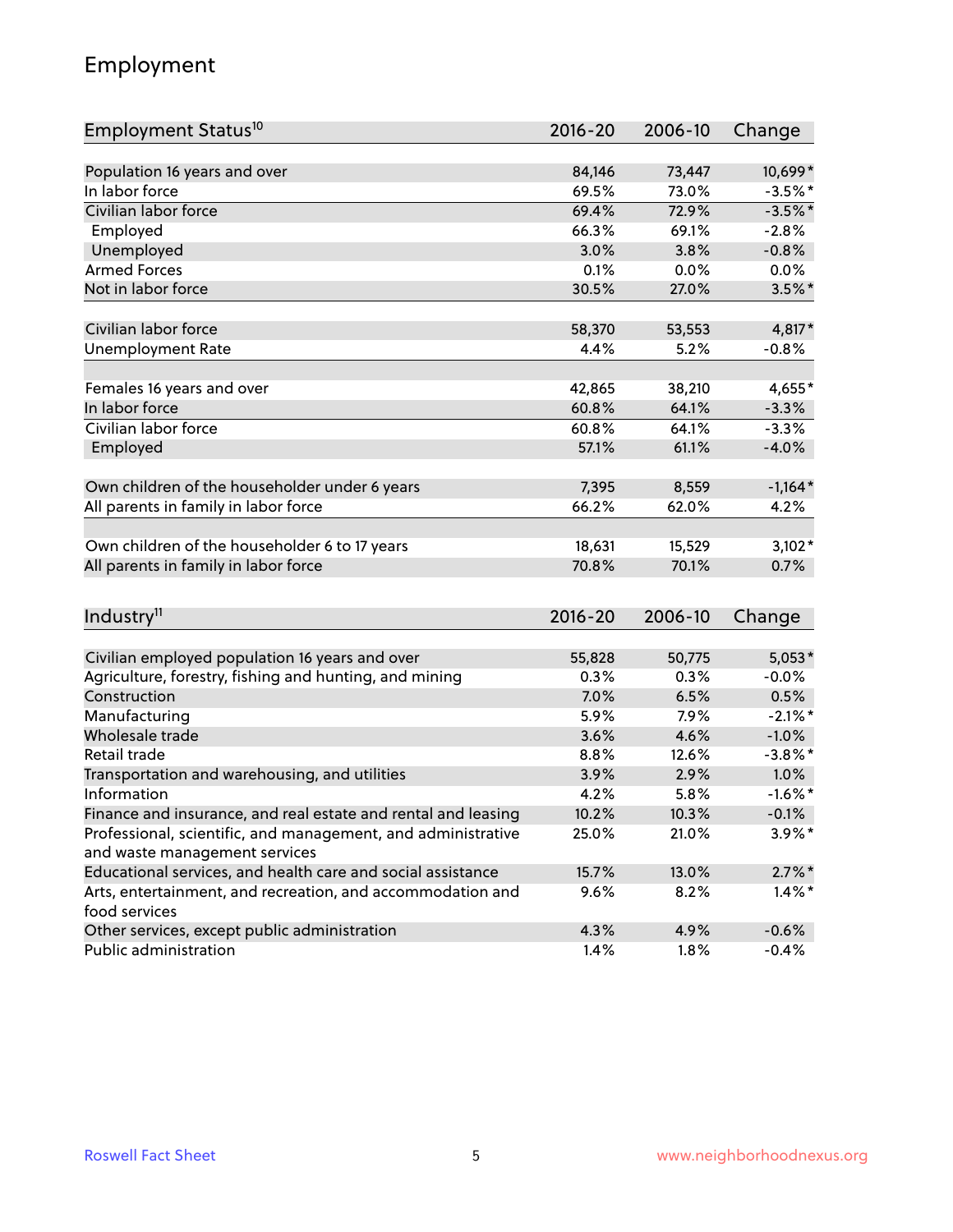# Employment, continued...

| Occupation <sup>12</sup>                                     | $2016 - 20$ | 2006-10 | Change     |
|--------------------------------------------------------------|-------------|---------|------------|
| Civilian employed population 16 years and over               | 55,828      | 50,775  | $5,053*$   |
| Management, business, science, and arts occupations          | 53.6%       | 49.9%   | $3.7\%$ *  |
| Service occupations                                          | 12.7%       | 12.7%   | 0.0%       |
| Sales and office occupations                                 | 20.7%       | 26.3%   | $-5.6\%$ * |
| Natural<br>and<br>resources,<br>construction,<br>maintenance | 5.6%        | 6.7%    | $-1.1%$    |
| occupations                                                  |             |         |            |
| Production, transportation, and material moving occupations  | 7.5%        | 4.5%    | $2.9\%$ *  |
| Class of Worker <sup>13</sup>                                | $2016 - 20$ | 2006-10 | Change     |
|                                                              |             |         |            |
| Civilian employed population 16 years and over               | 55,828      | 50,775  | $5,053*$   |
| Private wage and salary workers                              | 85.7%       | 86.3%   | $-0.6%$    |
| Government workers                                           | 6.6%        | 6.4%    | 0.2%       |
| Self-employed in own not incorporated business workers       | 7.4%        | 7.1%    | 0.4%       |
| Unpaid family workers                                        | 0.2%        | 0.2%    | 0.0%       |
| Job Flows <sup>14</sup>                                      | 2019        | 2010    | Change     |
|                                                              |             |         |            |
| Total Jobs in district                                       | 51,542      | 41,431  | 10,111     |
| Held by residents of district                                | 11.0%       | 12.3%   | $-1.3%$    |
| Held by non-residents of district                            | 89.0%       | 87.7%   | 1.3%       |
| Jobs by Industry Sector <sup>15</sup>                        | 2019        | 2010    | Change     |
|                                                              |             |         |            |
| Total Jobs in district                                       | 51,542      | 41,431  | 10,111     |
| Goods Producing sectors                                      | 4.4%        | 3.5%    | 0.9%       |
| Trade, Transportation, and Utilities sectors                 | 18.1%       | 24.8%   | $-6.8%$    |
| All Other Services sectors                                   | 77.6%       | 71.7%   | 5.9%       |
| Total Jobs in district held by district residents            | 5,650       | 5,087   | 563        |
| <b>Goods Producing sectors</b>                               | 5.3%        | 4.0%    | 1.4%       |
| Trade, Transportation, and Utilities sectors                 | 13.5%       | 19.0%   | $-5.4%$    |
| All Other Services sectors                                   | 81.1%       | 77.1%   | 4.1%       |
|                                                              |             |         |            |
| Jobs by Earnings <sup>16</sup>                               | 2019        | 2010    | Change     |
|                                                              |             |         |            |
| Total Jobs in district                                       | 51,542      | 41,431  | 10,111     |
| Jobs with earnings \$1250/month or less                      | 25.1%       | 25.2%   | $-0.0%$    |
| Jobs with earnings \$1251/month to \$3333/month              | 31.2%       | 33.5%   | $-2.3%$    |
| Jobs with earnings greater than \$3333/month                 | 43.7%       | 41.3%   | 2.3%       |
| Total Jobs in district held by district residents            | 5,650       | 5,087   | 563        |
| Jobs with earnings \$1250/month or less                      | 28.7%       | 27.9%   | 0.8%       |
| Jobs with earnings \$1251/month to \$3333/month              | 28.4%       | 31.5%   | $-3.2%$    |
| Jobs with earnings greater than \$3333/month                 | 43.0%       | 40.6%   | 2.3%       |
|                                                              |             |         |            |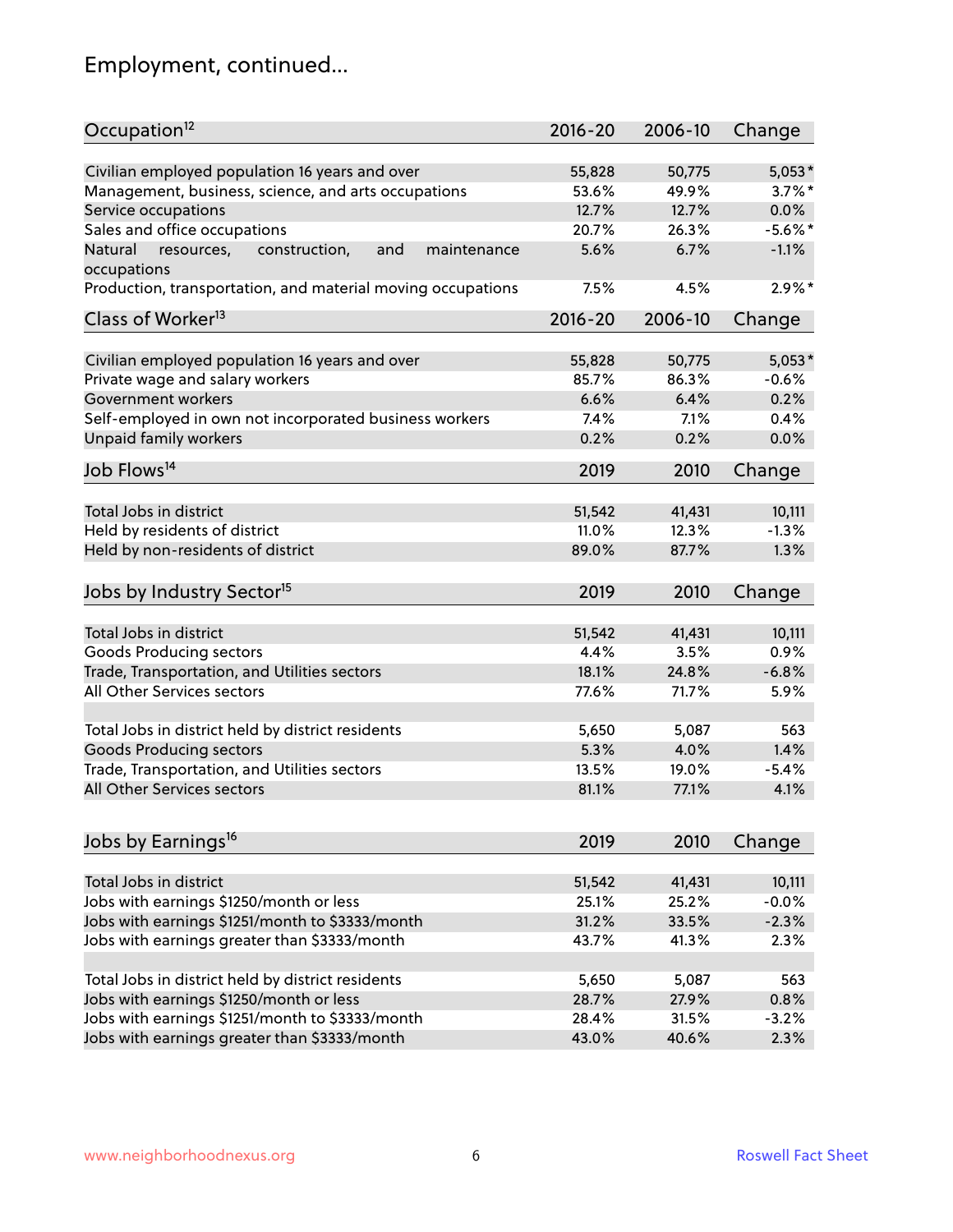# Employment, continued...

| 10,111  |
|---------|
| 2.8%    |
| $-7.0%$ |
| 4.2%    |
|         |
| 563     |
| 4.1%    |
| $-8.1%$ |
| 4.0%    |
|         |

#### Education

| School Enrollment <sup>18</sup>                | $2016 - 20$ | 2006-10 | Change     |
|------------------------------------------------|-------------|---------|------------|
|                                                |             |         |            |
| Population 3 years and over enrolled in school | 27,149      | 24,205  | $2,944*$   |
| Nursery school, preschool                      | 7.5%        | 9.1%    | $-1.6\%$   |
| Kindergarten                                   | 3.9%        | 6.4%    | $-2.5%$ *  |
| Elementary school (grades 1-8)                 | 45.6%       | 44.9%   | 0.7%       |
| High school (grades 9-12)                      | 27.3%       | 20.5%   | $6.8\%$ *  |
| College or graduate school                     | 15.7%       | 19.1%   | $-3.4\%$ * |
| Educational Attainment <sup>19</sup>           | 2016-20     | 2006-10 | Change     |
|                                                |             |         |            |
| Population 25 years and over                   | 73,382      | 64,633  | 8,749*     |
| Less than 9th grade                            | 3.0%        | 3.4%    | $-0.4%$    |
| 9th to 12th grade, no diploma                  | 3.5%        | 2.7%    | 0.8%       |
| High school graduate (includes equivalency)    | 12.3%       | 16.1%   | $-3.7\%$ * |
| Some college, no degree                        | 13.4%       | 18.1%   | $-4.7\%$ * |
| Associate's degree                             | 6.2%        | 5.9%    | 0.3%       |
| Bachelor's degree                              | 39.8%       | 35.2%   | $4.7\%$ *  |
| Graduate or professional degree                | 21.6%       | 18.6%   | $3.0\%$ *  |
|                                                |             |         |            |
| Percent high school graduate or higher         | 93.4%       | 93.8%   | $-0.4%$    |
| Percent bachelor's degree or higher            | 61.4%       | 53.7%   | $7.7\%$ *  |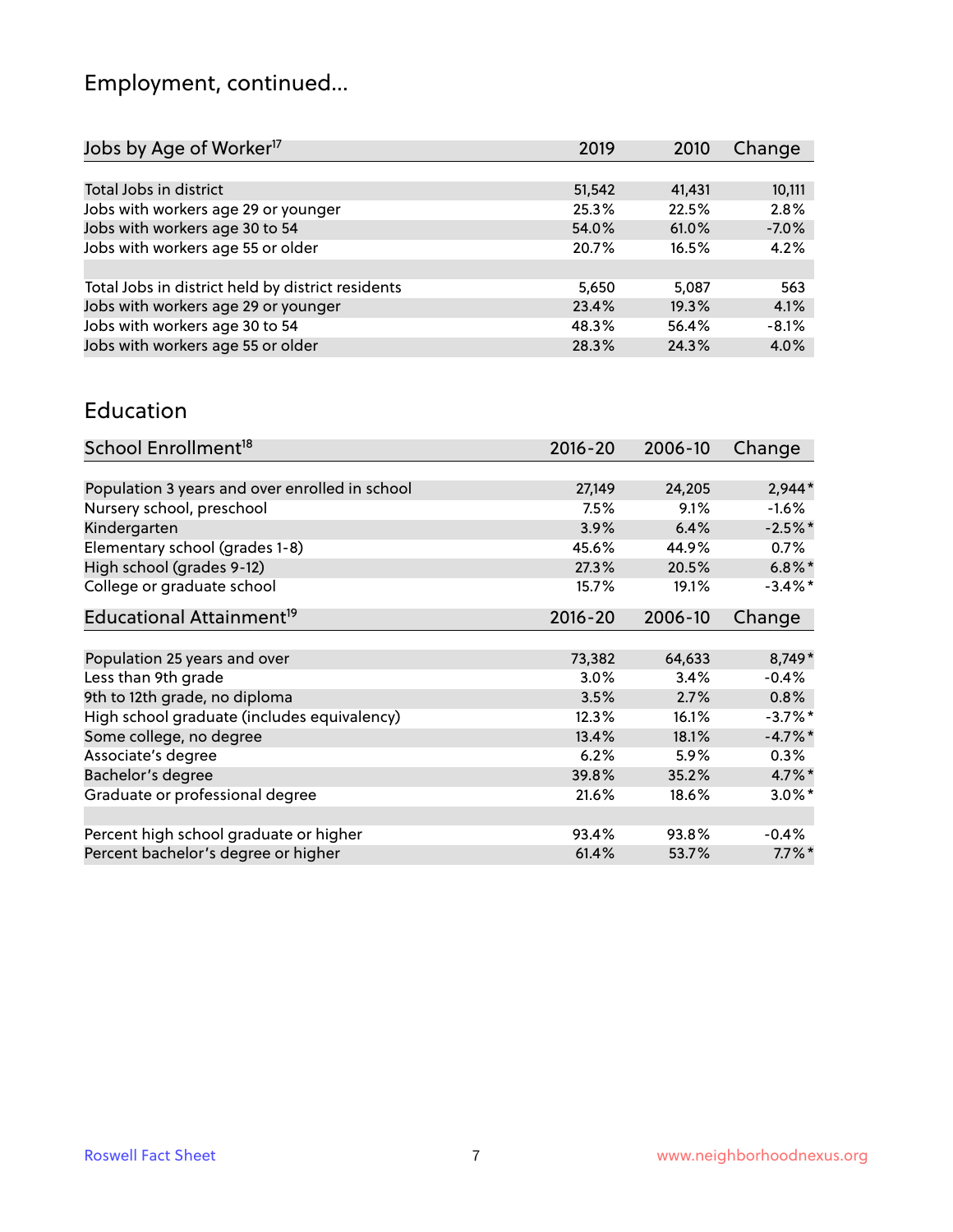#### Housing

| Households by Type <sup>20</sup>                     | 2016-20     | 2006-10 | Change     |
|------------------------------------------------------|-------------|---------|------------|
|                                                      |             |         |            |
| <b>Total households</b>                              | 40,194      | 36,640  | $3,554*$   |
| Family households (families)                         | 69.9%       | 68.3%   | 1.6%       |
| With own children under 18 years                     | 31.6%       | 35.5%   | $-3.9\%$ * |
| Married-couple family                                | 56.4%       | 54.8%   | 1.6%       |
| With own children of the householder under 18 years  | 25.1%       | 26.9%   | $-1.9%$ *  |
| Male householder, no wife present, family            | 4.2%        | 3.8%    | 0.4%       |
| With own children of the householder under 18 years  | 2.2%        | 2.1%    | 0.1%       |
| Female householder, no husband present, family       | 9.3%        | 9.7%    | $-0.5%$    |
| With own children of the householder under 18 years  | 4.4%        | 6.4%    | $-2.1\%$ * |
| Nonfamily households                                 | 30.1%       | 31.7%   | $-1.6%$    |
| Householder living alone                             | 24.6%       | 26.6%   | $-1.9%$    |
| 65 years and over                                    | 8.6%        | 5.9%    | $2.7\%$ *  |
|                                                      |             |         |            |
| Households with one or more people under 18 years    | 34.5%       | 37.2%   | $-2.7%$ *  |
| Households with one or more people 65 years and over | 25.5%       | 15.9%   | $9.6\%$ *  |
|                                                      |             |         |            |
| Average household size                               | 2.67        | 2.59    | $0.08*$    |
| Average family size                                  | 3.18        | 3.16    | 0.02       |
|                                                      |             |         |            |
|                                                      |             |         |            |
| Housing Occupancy <sup>21</sup>                      | 2016-20     | 2006-10 | Change     |
| Total housing units                                  | 42,293      | 40,013  | 2,280*     |
| Occupied housing units                               | 95.0%       | 91.6%   | $3.5\%$ *  |
| Vacant housing units                                 | 5.0%        | 8.4%    | $-3.5%$ *  |
|                                                      |             |         |            |
| Homeowner vacancy rate                               | 1.2         | 3.7     | $-2.5*$    |
| Rental vacancy rate                                  | 7.9         | 13.0    | $-5.2$     |
|                                                      |             |         |            |
| Units in Structure <sup>22</sup>                     | $2016 - 20$ | 2006-10 | Change     |
|                                                      |             |         |            |
| Total housing units                                  | 42,293      | 40,013  | $2,280*$   |
| 1-unit, detached                                     | 62.4%       | 61.6%   | 0.8%       |
| 1-unit, attached                                     | 11.0%       | 11.0%   | $-0.0%$    |
| 2 units                                              | 1.2%        | 0.8%    | 0.5%       |
| 3 or 4 units                                         | 3.1%        | 1.9%    | 1.1%       |
| 5 to 9 units                                         | 5.6%        | 5.4%    | 0.2%       |
| 10 to 19 units                                       | 9.0%        | 12.9%   | $-3.9\%$ * |
| 20 or more units                                     | 7.3%        | 6.2%    | 1.1%       |
| Mobile home                                          | 0.4%        | 0.1%    | 0.3%       |
| Boat, RV, van, etc.                                  | 0.0%        | 0.0%    | 0.0%       |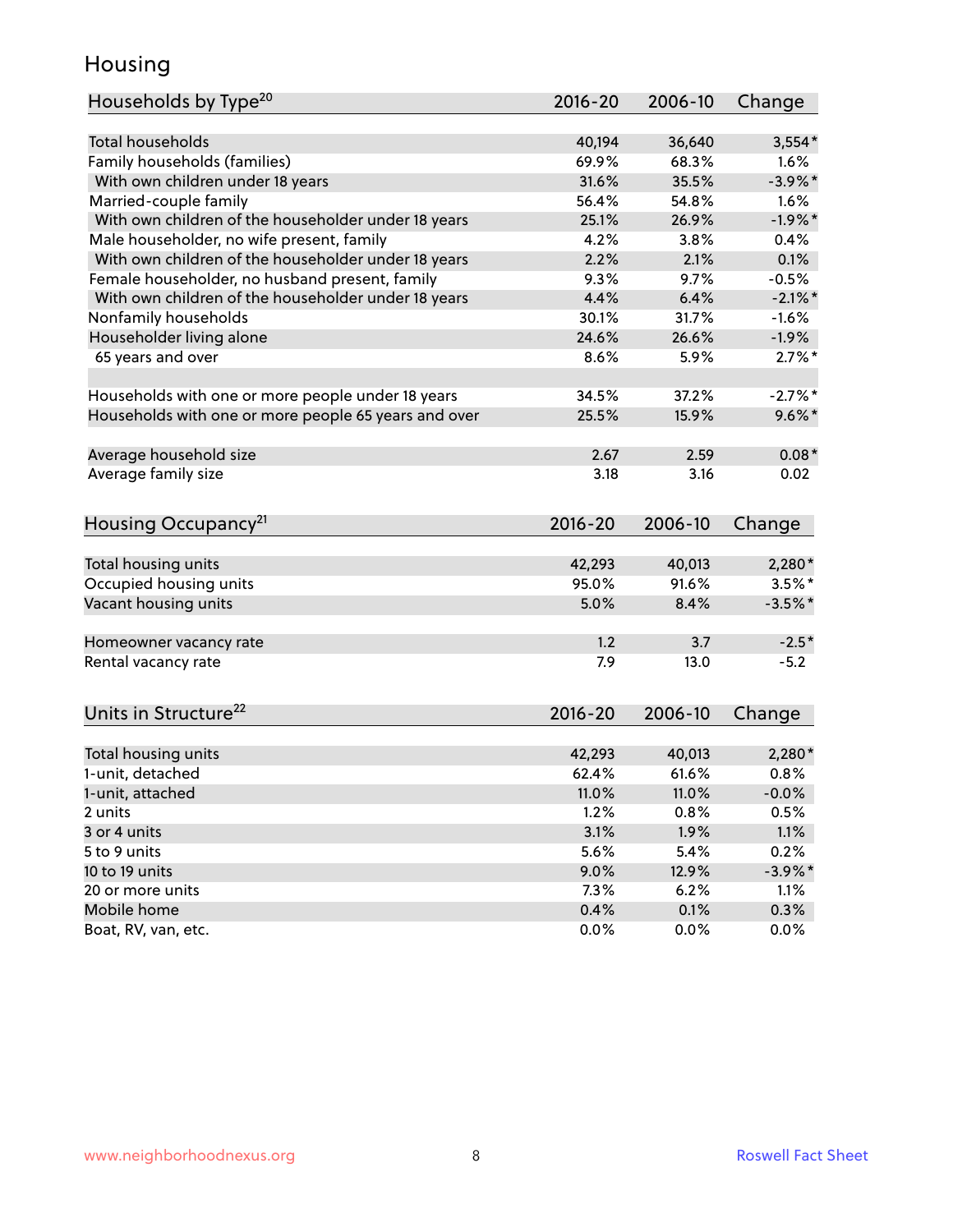## Housing, Continued...

| Year Structure Built <sup>23</sup>             | 2016-20         | 2006-10         | Change      |
|------------------------------------------------|-----------------|-----------------|-------------|
| Total housing units                            | 42,293          | 40,013          | $2,280*$    |
| Built 2014 or later                            | 3.2%            | (X)             | (X)         |
| Built 2010 to 2013                             | 1.3%            | (X)             | (X)         |
| Built 2000 to 2009                             | 12.3%           | 10.4%           | $1.9\%$ *   |
| Built 1990 to 1999                             | 27.3%           | 27.0%           | 0.4%        |
| Built 1980 to 1989                             | 33.4%           | 39.4%           | $-6.0\%$ *  |
| Built 1970 to 1979                             | 16.5%           | 18.1%           | $-1.6%$     |
| Built 1960 to 1969                             | 3.9%            | 3.2%            | 0.6%        |
| Built 1950 to 1959                             | 1.3%            | 0.7%            | 0.6%        |
| Built 1940 to 1949                             | 0.3%            | 0.6%            | $-0.3%$     |
| Built 1939 or earlier                          | 0.6%            | 0.6%            |             |
|                                                |                 |                 | $-0.0%$     |
| Housing Tenure <sup>24</sup>                   | $2016 - 20$     | 2006-10         | Change      |
|                                                |                 |                 |             |
| Occupied housing units                         | 40,194<br>71.1% | 36,640<br>72.1% | $3,554*$    |
| Owner-occupied                                 |                 |                 | $-1.0%$     |
| Renter-occupied                                | 28.9%           | 27.9%           | 1.0%        |
| Average household size of owner-occupied unit  | 2.66            | 2.63            | 0.03        |
| Average household size of renter-occupied unit | 2.70            | 2.51            | $0.20*$     |
| Residence 1 Year Ago <sup>25</sup>             | 2016-20         | 2006-10         | Change      |
|                                                |                 |                 |             |
| Population 1 year and over                     | 106,500         | 94,025          | 12,475*     |
| Same house                                     | 86.0%           | 84.7%           | 1.3%        |
| Different house in the U.S.                    | 12.5%           | 14.5%           | $-2.0%$     |
| Same county                                    | 6.4%            | 7.1%            | $-0.6%$     |
| Different county                               | 6.0%            | 7.4%            | $-1.4%$     |
| Same state                                     | 3.9%            | 3.7%            | 0.2%        |
| Different state                                | 2.2%            | 3.8%            | $-1.6\%$ *  |
| Abroad                                         | 1.5%            | 0.7%            | $0.8\%$ *   |
| Value of Housing Unit <sup>26</sup>            | 2016-20         | 2006-10         | Change      |
| Owner-occupied units                           | 28,595          | 26,424          | $2,171*$    |
| Less than \$50,000                             | 0.9%            | 0.4%            | 0.5%        |
| \$50,000 to \$99,999                           | 1.4%            | 1.0%            | 0.4%        |
|                                                |                 |                 |             |
| \$100,000 to \$149,999                         | 2.3%            | 6.6%            | $-4.3\%$ *  |
| \$150,000 to \$199,999                         | 4.4%            | 12.6%           | $-8.2\%$ *  |
| \$200,000 to \$299,999                         | 17.8%           | 30.2%           | $-12.4\%$ * |
| \$300,000 to \$499,999                         | 43.7%           | 30.8%           | 12.9%*      |
| \$500,000 to \$999,999                         | 27.3%           | 16.6%           | 10.7%*      |
| \$1,000,000 or more                            | 2.1%            | 1.8%            | 0.4%        |
| Median (dollars)                               | 383,139         | 296,780         | 86,359*     |
| Mortgage Status <sup>27</sup>                  | 2016-20         | 2006-10         | Change      |
| Owner-occupied units                           | 28,595          | 26,424          | $2,171*$    |
| Housing units with a mortgage                  | 75.4%           | 82.5%           | $-7.1\%$ *  |
| Housing units without a mortgage               | 24.6%           | 17.5%           | $7.1\%$ *   |
|                                                |                 |                 |             |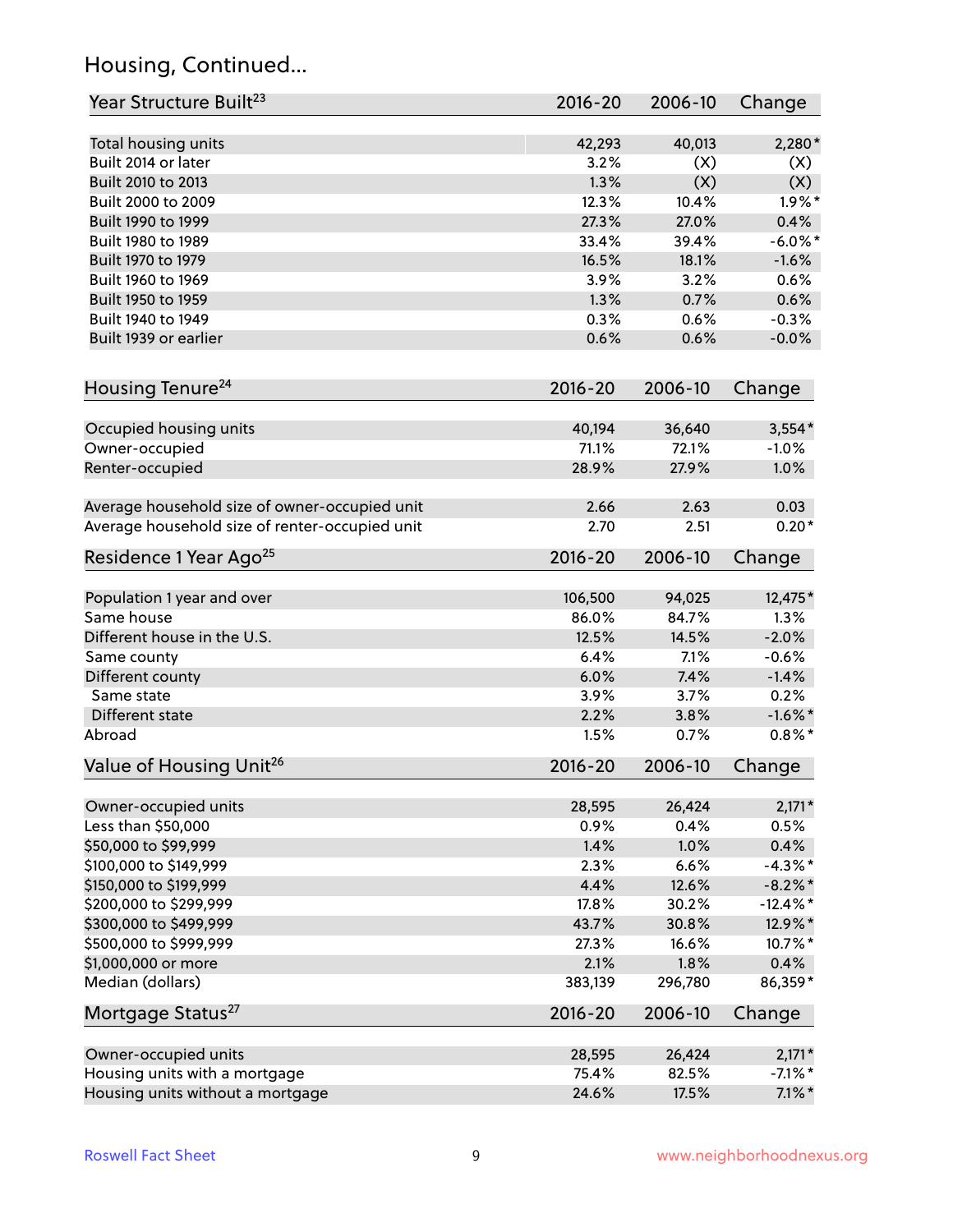## Housing, Continued...

| Selected Monthly Owner Costs <sup>28</sup>             | 2016-20 | 2006-10 | Change     |
|--------------------------------------------------------|---------|---------|------------|
| Housing units with a mortgage                          | 21,560  | 21,808  | $-248$     |
| Less than \$300                                        | 0.0%    | 0.0%    | 0.0%       |
| \$300 to \$499                                         | 0.1%    | 0.3%    | $-0.2%$    |
| \$500 to \$999                                         | 5.1%    | 4.6%    | 0.6%       |
| \$1,000 to \$1,499                                     | 14.0%   | 17.7%   | $-3.6\%$ * |
| \$1,500 to \$1,999                                     | 25.9%   | 26.2%   | $-0.3%$    |
| \$2,000 to \$2,999                                     | 34.9%   | 30.4%   | 4.5%*      |
| \$3,000 or more                                        | 20.0%   | 20.9%   | $-0.9%$    |
| Median (dollars)                                       | 2,121   | 2,037   | $84*$      |
| Housing units without a mortgage                       | 7,035   | 4,616   | $2,419*$   |
| Less than \$150                                        | 0.2%    | 1.2%    | $-1.0%$    |
| \$150 to \$249                                         | 0.6%    | 2.6%    | $-2.0%$    |
| \$250 to \$349                                         | 2.3%    | 8.4%    | $-6.1%$    |
| \$350 to \$499                                         | 18.8%   | 25.0%   | $-6.1%$    |
| \$500 to \$699                                         | 29.4%   | 28.6%   | 0.8%       |
| \$700 or more                                          | 48.7%   | 34.3%   | 14.4%*     |
| Median (dollars)                                       | 690     | 601     | $89*$      |
| Household Income <sup>29</sup>                         |         |         |            |
| Housing units with a mortgage (excluding units where   | 21,453  | 21,706  | $-253$     |
| SMOCAPI cannot be computed)                            | 55.5%   | 37.9%   | 17.6%*     |
| Less than 20.0 percent                                 | 15.0%   | 18.8%   | $-3.8\%$ * |
| 20.0 to 24.9 percent<br>25.0 to 29.9 percent           | 6.5%    | 11.5%   | $-5.0\%$ * |
| 30.0 to 34.9 percent                                   | 6.5%    | 8.6%    | $-2.1\%$ * |
| 35.0 percent or more                                   | 16.4%   | 23.1%   | $-6.7\%$ * |
|                                                        |         |         |            |
| Not computed                                           | 107     | 102     | 5          |
| Housing unit without a mortgage (excluding units where | 6,999   | 4,540   | $2,459*$   |
| SMOCAPI cannot be computed)                            |         |         |            |
| Less than 10.0 percent                                 | 54.0%   | 42.3%   | 11.8%      |
| 10.0 to 14.9 percent                                   | 16.4%   | 20.5%   | $-4.1%$ *  |
| 15.0 to 19.9 percent                                   | 7.6%    | 11.5%   | $-3.9%$    |
| 20.0 to 24.9 percent                                   | 4.7%    | 6.4%    | $-1.7%$    |
| 25.0 to 29.9 percent                                   | 4.5%    | 4.9%    | $-0.4%$    |
| 30.0 to 34.9 percent                                   | 2.7%    | 1.9%    | 0.8%       |
| 35.0 percent or more                                   | 10.1%   | 12.5%   | $-2.5%$    |
| Not computed                                           | 36      | 76      | $-40$      |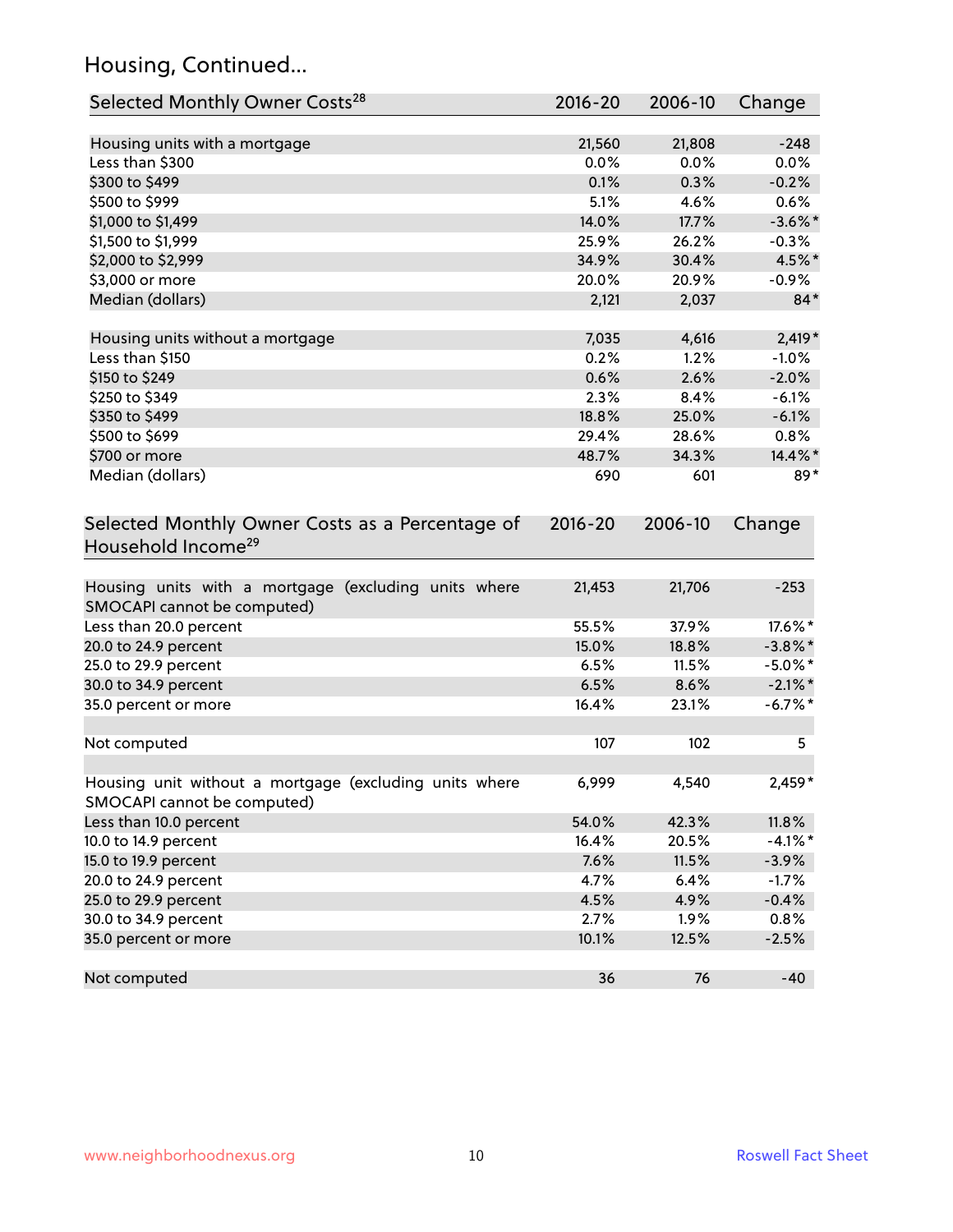## Housing, Continued...

| Occupied units paying rent<br>11,167<br>10,061<br>$1,106*$<br>0.1%<br>0.0%<br>Less than \$200<br>0.1%<br>\$200 to \$499<br>1.5%<br>1.3%<br>0.2%<br>0.5%<br>9.2%<br>\$500 to \$749<br>$-8.7%$<br>4.3%<br>40.3%<br>$-36.0\%$ *<br>\$750 to \$999<br>\$1,000 to \$1,499<br>54.7%<br>39.4%<br>15.3%*<br>22.6%*<br>\$1,500 to \$1,999<br>28.3%<br>5.7%<br>10.5%<br>\$2,000 or more<br>4.0%<br>$6.5%$ *<br>Median (dollars)<br>1,406<br>1,239<br>No rent paid<br>432<br>155<br>277<br>$2016 - 20$<br>2006-10<br>Change<br>11,067<br>9,897<br>1,170<br>cannot be computed)<br>11.1%<br>11.8%<br>$-0.7%$<br>Less than 15.0 percent<br>13.3%<br>15.0 to 19.9 percent<br>18.7%<br>$5.4\%$ *<br>12.8%<br>20.0 to 24.9 percent<br>14.7%<br>1.9%<br>25.0 to 29.9 percent<br>11.3%<br>9.8%<br>$-1.6%$<br>30.0 to 34.9 percent<br>10.4%<br>10.9%<br>$-0.5%$<br>35.3%<br>39.9%<br>$-4.6%$<br>532<br>213<br>319<br>Commuting to Work <sup>32</sup><br>2016-20<br>2006-10<br>Change<br>54,754<br>49,497<br>$5,257*$<br>Workers 16 years and over<br>$-11.0\%$ *<br>Car, truck, or van - drove alone<br>69.4%<br>80.4%<br>$2.7\%$ *<br>Car, truck, or van - carpooled<br>8.9%<br>6.2%<br>Public transportation (excluding taxicab)<br>1.8%<br>1.2%<br>0.7%<br>Walked<br>1.0%<br>1.0%<br>$-0.0%$<br>2.4%<br>0.6%<br>Other means<br>1.8%<br>Worked at home<br>16.4%<br>9.4%<br>Mean travel time to work (minutes)<br>30.1<br>27.1<br>2016-20<br>2006-10<br>Change<br>Occupied housing units<br>40,194<br>36,640<br>$3,554*$<br>No vehicles available<br>4.0%<br>3.9%<br>0.1%<br>1 vehicle available<br>30.3%<br>30.7%<br>$-0.4%$<br>2 vehicles available<br>45.8%<br>46.9%<br>$-1.1%$ | Gross Rent <sup>30</sup>                                     | 2016-20 | 2006-10 | Change    |
|------------------------------------------------------------------------------------------------------------------------------------------------------------------------------------------------------------------------------------------------------------------------------------------------------------------------------------------------------------------------------------------------------------------------------------------------------------------------------------------------------------------------------------------------------------------------------------------------------------------------------------------------------------------------------------------------------------------------------------------------------------------------------------------------------------------------------------------------------------------------------------------------------------------------------------------------------------------------------------------------------------------------------------------------------------------------------------------------------------------------------------------------------------------------------------------------------------------------------------------------------------------------------------------------------------------------------------------------------------------------------------------------------------------------------------------------------------------------------------------------------------------------------------------------------------------------------------------------------------------------------------------------------------------|--------------------------------------------------------------|---------|---------|-----------|
|                                                                                                                                                                                                                                                                                                                                                                                                                                                                                                                                                                                                                                                                                                                                                                                                                                                                                                                                                                                                                                                                                                                                                                                                                                                                                                                                                                                                                                                                                                                                                                                                                                                                  |                                                              |         |         |           |
|                                                                                                                                                                                                                                                                                                                                                                                                                                                                                                                                                                                                                                                                                                                                                                                                                                                                                                                                                                                                                                                                                                                                                                                                                                                                                                                                                                                                                                                                                                                                                                                                                                                                  |                                                              |         |         |           |
|                                                                                                                                                                                                                                                                                                                                                                                                                                                                                                                                                                                                                                                                                                                                                                                                                                                                                                                                                                                                                                                                                                                                                                                                                                                                                                                                                                                                                                                                                                                                                                                                                                                                  |                                                              |         |         |           |
|                                                                                                                                                                                                                                                                                                                                                                                                                                                                                                                                                                                                                                                                                                                                                                                                                                                                                                                                                                                                                                                                                                                                                                                                                                                                                                                                                                                                                                                                                                                                                                                                                                                                  |                                                              |         |         |           |
|                                                                                                                                                                                                                                                                                                                                                                                                                                                                                                                                                                                                                                                                                                                                                                                                                                                                                                                                                                                                                                                                                                                                                                                                                                                                                                                                                                                                                                                                                                                                                                                                                                                                  |                                                              |         |         |           |
|                                                                                                                                                                                                                                                                                                                                                                                                                                                                                                                                                                                                                                                                                                                                                                                                                                                                                                                                                                                                                                                                                                                                                                                                                                                                                                                                                                                                                                                                                                                                                                                                                                                                  |                                                              |         |         |           |
|                                                                                                                                                                                                                                                                                                                                                                                                                                                                                                                                                                                                                                                                                                                                                                                                                                                                                                                                                                                                                                                                                                                                                                                                                                                                                                                                                                                                                                                                                                                                                                                                                                                                  |                                                              |         |         |           |
|                                                                                                                                                                                                                                                                                                                                                                                                                                                                                                                                                                                                                                                                                                                                                                                                                                                                                                                                                                                                                                                                                                                                                                                                                                                                                                                                                                                                                                                                                                                                                                                                                                                                  |                                                              |         |         |           |
|                                                                                                                                                                                                                                                                                                                                                                                                                                                                                                                                                                                                                                                                                                                                                                                                                                                                                                                                                                                                                                                                                                                                                                                                                                                                                                                                                                                                                                                                                                                                                                                                                                                                  |                                                              |         |         |           |
|                                                                                                                                                                                                                                                                                                                                                                                                                                                                                                                                                                                                                                                                                                                                                                                                                                                                                                                                                                                                                                                                                                                                                                                                                                                                                                                                                                                                                                                                                                                                                                                                                                                                  |                                                              |         |         | $166*$    |
|                                                                                                                                                                                                                                                                                                                                                                                                                                                                                                                                                                                                                                                                                                                                                                                                                                                                                                                                                                                                                                                                                                                                                                                                                                                                                                                                                                                                                                                                                                                                                                                                                                                                  |                                                              |         |         |           |
|                                                                                                                                                                                                                                                                                                                                                                                                                                                                                                                                                                                                                                                                                                                                                                                                                                                                                                                                                                                                                                                                                                                                                                                                                                                                                                                                                                                                                                                                                                                                                                                                                                                                  | Gross Rent as a Percentage of Household Income <sup>31</sup> |         |         |           |
|                                                                                                                                                                                                                                                                                                                                                                                                                                                                                                                                                                                                                                                                                                                                                                                                                                                                                                                                                                                                                                                                                                                                                                                                                                                                                                                                                                                                                                                                                                                                                                                                                                                                  | Occupied units paying rent (excluding units where GRAPI      |         |         |           |
|                                                                                                                                                                                                                                                                                                                                                                                                                                                                                                                                                                                                                                                                                                                                                                                                                                                                                                                                                                                                                                                                                                                                                                                                                                                                                                                                                                                                                                                                                                                                                                                                                                                                  |                                                              |         |         |           |
|                                                                                                                                                                                                                                                                                                                                                                                                                                                                                                                                                                                                                                                                                                                                                                                                                                                                                                                                                                                                                                                                                                                                                                                                                                                                                                                                                                                                                                                                                                                                                                                                                                                                  |                                                              |         |         |           |
|                                                                                                                                                                                                                                                                                                                                                                                                                                                                                                                                                                                                                                                                                                                                                                                                                                                                                                                                                                                                                                                                                                                                                                                                                                                                                                                                                                                                                                                                                                                                                                                                                                                                  |                                                              |         |         |           |
|                                                                                                                                                                                                                                                                                                                                                                                                                                                                                                                                                                                                                                                                                                                                                                                                                                                                                                                                                                                                                                                                                                                                                                                                                                                                                                                                                                                                                                                                                                                                                                                                                                                                  |                                                              |         |         |           |
|                                                                                                                                                                                                                                                                                                                                                                                                                                                                                                                                                                                                                                                                                                                                                                                                                                                                                                                                                                                                                                                                                                                                                                                                                                                                                                                                                                                                                                                                                                                                                                                                                                                                  |                                                              |         |         |           |
|                                                                                                                                                                                                                                                                                                                                                                                                                                                                                                                                                                                                                                                                                                                                                                                                                                                                                                                                                                                                                                                                                                                                                                                                                                                                                                                                                                                                                                                                                                                                                                                                                                                                  | 35.0 percent or more                                         |         |         |           |
|                                                                                                                                                                                                                                                                                                                                                                                                                                                                                                                                                                                                                                                                                                                                                                                                                                                                                                                                                                                                                                                                                                                                                                                                                                                                                                                                                                                                                                                                                                                                                                                                                                                                  | Not computed                                                 |         |         |           |
|                                                                                                                                                                                                                                                                                                                                                                                                                                                                                                                                                                                                                                                                                                                                                                                                                                                                                                                                                                                                                                                                                                                                                                                                                                                                                                                                                                                                                                                                                                                                                                                                                                                                  | Transportation                                               |         |         |           |
|                                                                                                                                                                                                                                                                                                                                                                                                                                                                                                                                                                                                                                                                                                                                                                                                                                                                                                                                                                                                                                                                                                                                                                                                                                                                                                                                                                                                                                                                                                                                                                                                                                                                  |                                                              |         |         |           |
|                                                                                                                                                                                                                                                                                                                                                                                                                                                                                                                                                                                                                                                                                                                                                                                                                                                                                                                                                                                                                                                                                                                                                                                                                                                                                                                                                                                                                                                                                                                                                                                                                                                                  |                                                              |         |         |           |
|                                                                                                                                                                                                                                                                                                                                                                                                                                                                                                                                                                                                                                                                                                                                                                                                                                                                                                                                                                                                                                                                                                                                                                                                                                                                                                                                                                                                                                                                                                                                                                                                                                                                  |                                                              |         |         |           |
|                                                                                                                                                                                                                                                                                                                                                                                                                                                                                                                                                                                                                                                                                                                                                                                                                                                                                                                                                                                                                                                                                                                                                                                                                                                                                                                                                                                                                                                                                                                                                                                                                                                                  |                                                              |         |         |           |
|                                                                                                                                                                                                                                                                                                                                                                                                                                                                                                                                                                                                                                                                                                                                                                                                                                                                                                                                                                                                                                                                                                                                                                                                                                                                                                                                                                                                                                                                                                                                                                                                                                                                  |                                                              |         |         |           |
|                                                                                                                                                                                                                                                                                                                                                                                                                                                                                                                                                                                                                                                                                                                                                                                                                                                                                                                                                                                                                                                                                                                                                                                                                                                                                                                                                                                                                                                                                                                                                                                                                                                                  |                                                              |         |         |           |
|                                                                                                                                                                                                                                                                                                                                                                                                                                                                                                                                                                                                                                                                                                                                                                                                                                                                                                                                                                                                                                                                                                                                                                                                                                                                                                                                                                                                                                                                                                                                                                                                                                                                  |                                                              |         |         |           |
|                                                                                                                                                                                                                                                                                                                                                                                                                                                                                                                                                                                                                                                                                                                                                                                                                                                                                                                                                                                                                                                                                                                                                                                                                                                                                                                                                                                                                                                                                                                                                                                                                                                                  |                                                              |         |         | $7.0\%$ * |
|                                                                                                                                                                                                                                                                                                                                                                                                                                                                                                                                                                                                                                                                                                                                                                                                                                                                                                                                                                                                                                                                                                                                                                                                                                                                                                                                                                                                                                                                                                                                                                                                                                                                  |                                                              |         |         | $3.1*$    |
|                                                                                                                                                                                                                                                                                                                                                                                                                                                                                                                                                                                                                                                                                                                                                                                                                                                                                                                                                                                                                                                                                                                                                                                                                                                                                                                                                                                                                                                                                                                                                                                                                                                                  | Vehicles Available <sup>33</sup>                             |         |         |           |
|                                                                                                                                                                                                                                                                                                                                                                                                                                                                                                                                                                                                                                                                                                                                                                                                                                                                                                                                                                                                                                                                                                                                                                                                                                                                                                                                                                                                                                                                                                                                                                                                                                                                  |                                                              |         |         |           |
|                                                                                                                                                                                                                                                                                                                                                                                                                                                                                                                                                                                                                                                                                                                                                                                                                                                                                                                                                                                                                                                                                                                                                                                                                                                                                                                                                                                                                                                                                                                                                                                                                                                                  |                                                              |         |         |           |
|                                                                                                                                                                                                                                                                                                                                                                                                                                                                                                                                                                                                                                                                                                                                                                                                                                                                                                                                                                                                                                                                                                                                                                                                                                                                                                                                                                                                                                                                                                                                                                                                                                                                  |                                                              |         |         |           |
|                                                                                                                                                                                                                                                                                                                                                                                                                                                                                                                                                                                                                                                                                                                                                                                                                                                                                                                                                                                                                                                                                                                                                                                                                                                                                                                                                                                                                                                                                                                                                                                                                                                                  |                                                              |         |         |           |
|                                                                                                                                                                                                                                                                                                                                                                                                                                                                                                                                                                                                                                                                                                                                                                                                                                                                                                                                                                                                                                                                                                                                                                                                                                                                                                                                                                                                                                                                                                                                                                                                                                                                  | 3 or more vehicles available                                 | 19.9%   | 18.5%   | 1.4%      |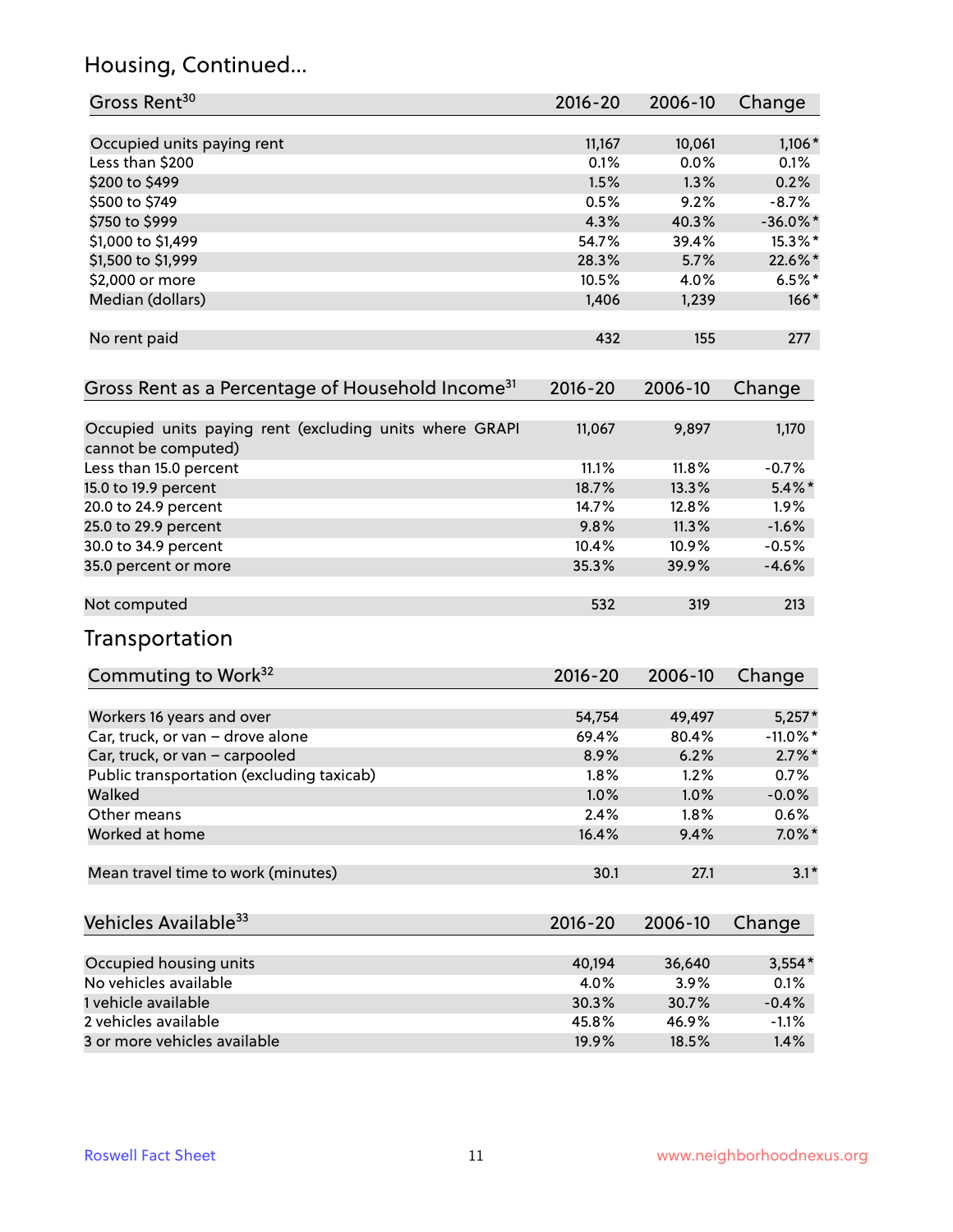#### Health

| Health Insurance coverage <sup>34</sup> | 2016-20 |
|-----------------------------------------|---------|

| Civilian Noninstitutionalized Population                | 107,462 |
|---------------------------------------------------------|---------|
| With health insurance coverage                          | 90.2%   |
| With private health insurance coverage                  | 78.5%   |
| With public health coverage                             | 23.0%   |
| No health insurance coverage                            | 9.8%    |
| Civilian Noninstitutionalized Population Under 19 years | 28,500  |
| No health insurance coverage                            | 5.3%    |
| Civilian Noninstitutionalized Population 19 to 64 years | 64,338  |
| In labor force:                                         | 53,653  |
| Employed:                                               | 51,388  |
| With health insurance coverage                          | 87.8%   |
| With private health insurance coverage                  | 86.1%   |
| With public coverage                                    | 4.0%    |
| No health insurance coverage                            | 12.2%   |
| Unemployed:                                             | 2,265   |
| With health insurance coverage                          | 78.6%   |
| With private health insurance coverage                  | 68.5%   |
| With public coverage                                    | 13.0%   |
| No health insurance coverage                            | 21.4%   |
| Not in labor force:                                     | 10,685  |
| With health insurance coverage                          | 80.2%   |
| With private health insurance coverage                  | 68.4%   |
| With public coverage                                    | 15.2%   |
| No health insurance coverage                            | 19.8%   |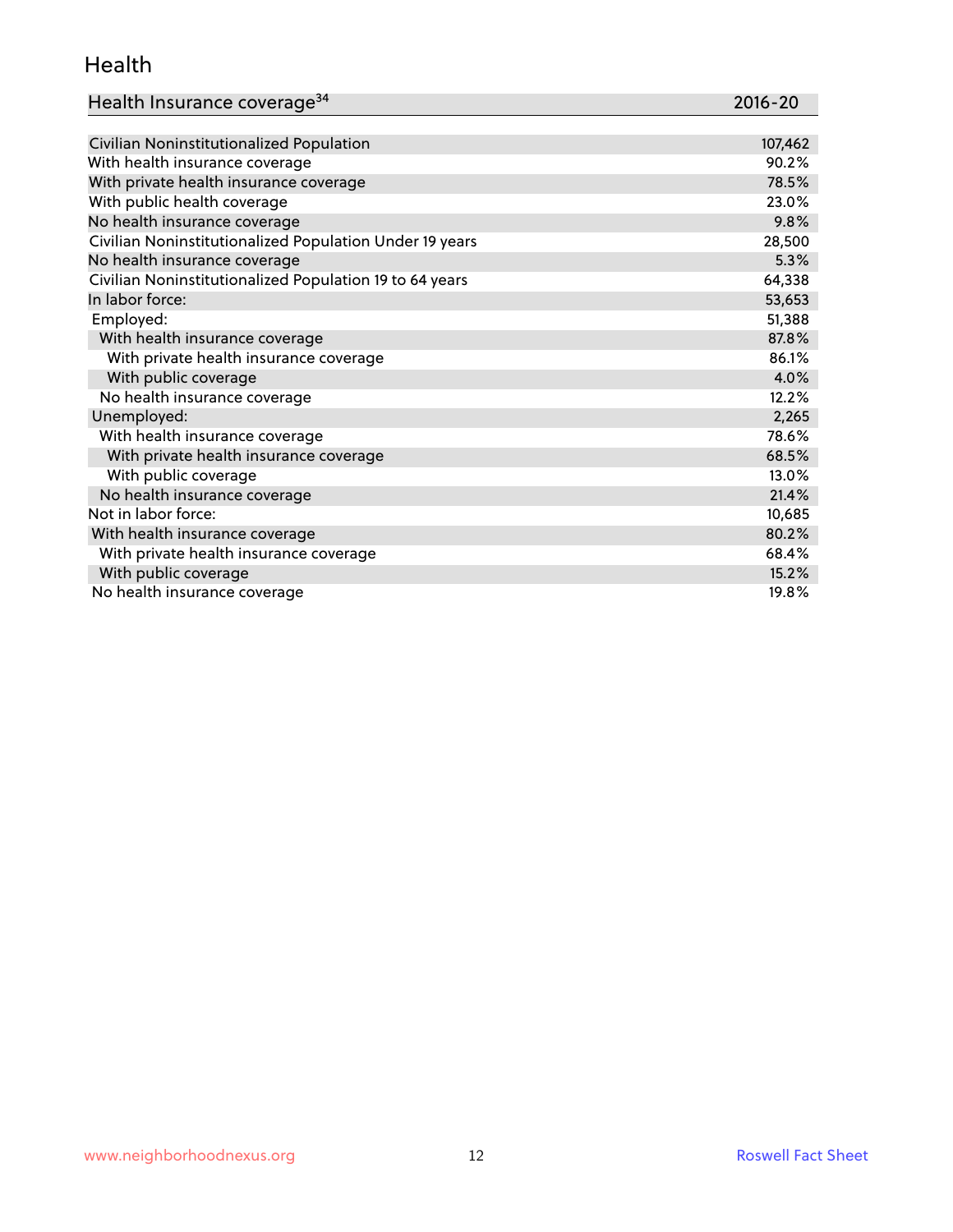## Employment Forecasts

| Forecast Employment by Sector <sup>35</sup>      | 2030     | 2020        | Change   |
|--------------------------------------------------|----------|-------------|----------|
|                                                  |          |             |          |
| <b>All Sectors</b>                               | 54,537   | 51,547      | 5.8%     |
| Goods Producing                                  | 1,857    | 2,012       | $-7.7%$  |
| Agriculture, forestry, fishing and hunting       | $\Omega$ | $\mathbf 0$ | 0.0%     |
| Mining                                           | 0        | 0           | 0.0%     |
| Construction                                     | 1,228    | 1,348       | $-8.9%$  |
| Manufacturing                                    | 629      | 664         | $-5.3%$  |
| <b>Service Providing</b>                         | 12,980   | 11,924      | 8.9%     |
| Wholesale trade                                  | 4,272    | 3,529       | 21.1%    |
| <b>Retail trade</b>                              | 7,533    | 7,351       | 2.5%     |
| Transportation and warehousing                   | 1,151    | 1,016       | 13.3%    |
| <b>Utilities</b>                                 | 24       | 28          | $-14.3%$ |
| Information                                      | 2,438    | 2,177       | 12.0%    |
| <b>Financial activities</b>                      | 5,470    | 5,845       | $-6.4%$  |
| Finance and insurance                            | 3,645    | 3,985       | $-8.5%$  |
| Real estate and rental and leasing               | 1,825    | 1,860       | $-1.9%$  |
| Professional and business services               | 6,366    | 6,475       | $-1.7%$  |
| Professional, scientific, and technical services | 5,465    | 5,495       | $-0.5%$  |
| Management of companies and enterprises          | 901      | 980         | $-8.1%$  |
| <b>Education and health services</b>             | 9,017    | 7,916       | 13.9%    |
| <b>Education services</b>                        | 3,980    | 3,881       | 2.6%     |
| Health care and social assistance                | 5,037    | 4,035       | 24.8%    |
| Leisure and hospitality                          | 7,689    | 7,162       | 7.4%     |
| Arts, entertainment, and recreation              | 1,199    | 1,168       | 2.7%     |
| Accommodation and food services                  | 6,490    | 5,994       | 8.3%     |
| Other services, except public administration     | 1,921    | 1,859       | 3.3%     |
| Public administration                            | 1,049    | 947         | 10.8%    |

# Population Forecasts

| Population Forecasts <sup>36</sup> | 2030    | 2020    | Change |
|------------------------------------|---------|---------|--------|
|                                    |         |         |        |
| <b>Total Population</b>            | 114.480 | 113.050 | 1.3%   |
| <b>Total Households</b>            | 45.106  | 43.866  | 2.8%   |